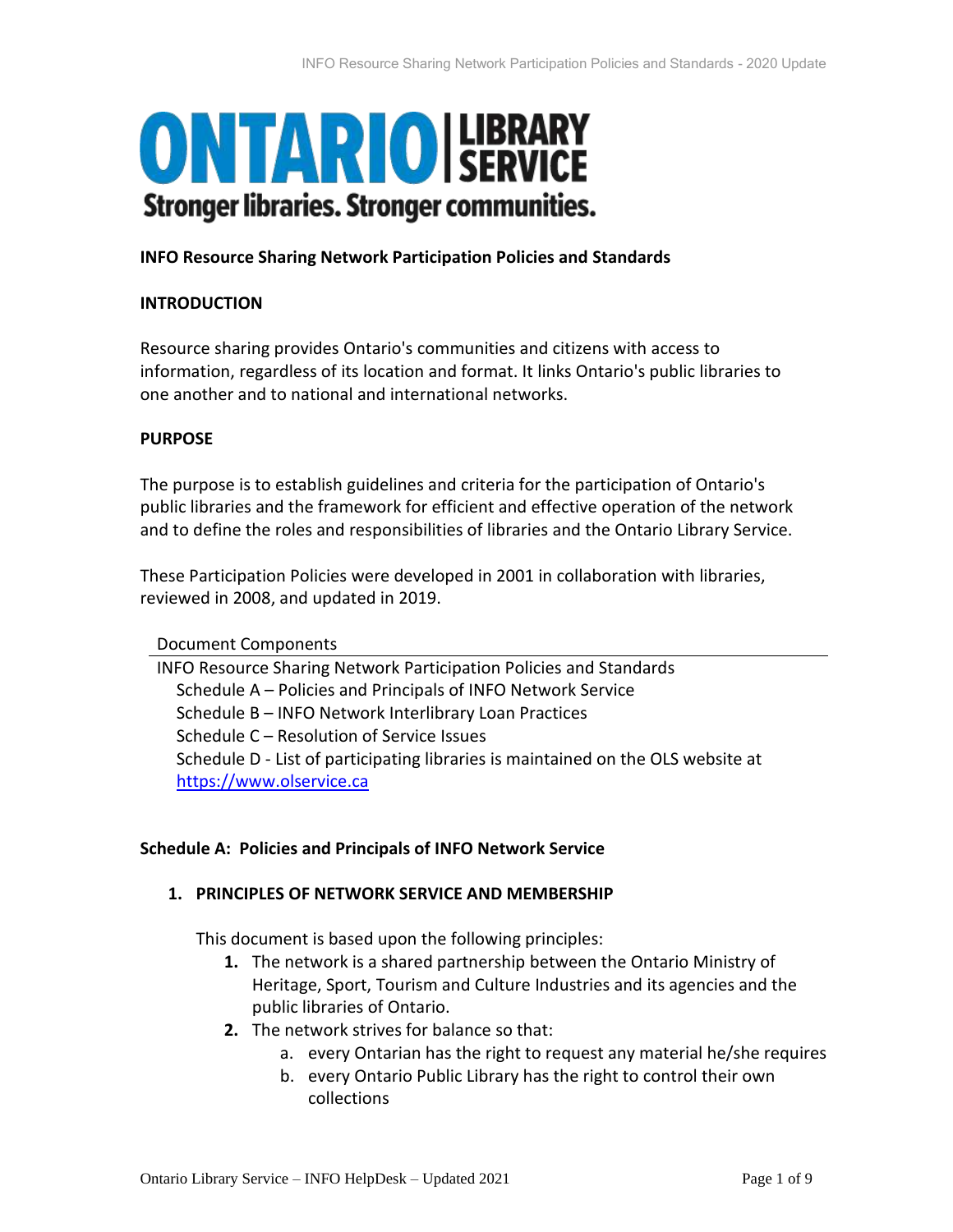- **3.** All libraries may participate in the network, provided they adopt these network participation policies.
- **4.** Each participating library makes its users aware of locally and provincially held resources, since the network provides access to materials and information beyond local resources.
- **5.** All libraries hold resources that are unique and valuable.
- **6.** Resource sharing is a partnership between public libraries and the Ontario Library Service.

# **2. LEVELS OF NETWORK ACCESS**

The network accommodates different levels of access and service to meet the requirements of libraries and their clients. The levels of access include:

- **1.** mediated access, where non lending libraries with modest borrowing volume submit requests which are managed by OLS staff on their behalf. Mediated service is offered at OLS' discretion.
- **2.** full access by library staff.
- **3.** direct patron access.

# **3. PUBLIC LIBRARIES RESPONSIBILITIES**

To ensure the equitable participation of all libraries, Boards must accept the service, staffing and hardware responsibilities outlined below.

## **1. Service**

Libraries' general responsibilities as network members are to:

- a. direct users to the INFO resource sharing network, using a link on the library's home page and public access catalogue, where possible.
- b. in their commitment to be an entry point to the province-wide information system, provide access to the collections of other libraries and to the resources of municipal, cultural and community agencies who participate in INFO.
- c. if possible, minimize restrictions on what can be requested, and if required, limit those restrictions to in demand items e.g. recent bestsellers, course and project materials, items published within the past 6 months, items vulnerable to shipping mechanism or loss, for example, fragile or rare reference materials, DVD, Music CD) or items incurring non recoverable service or shipping costs for the library.
- d. ensure local collections are utilized fully and integrate resource sharing services into reference and information service.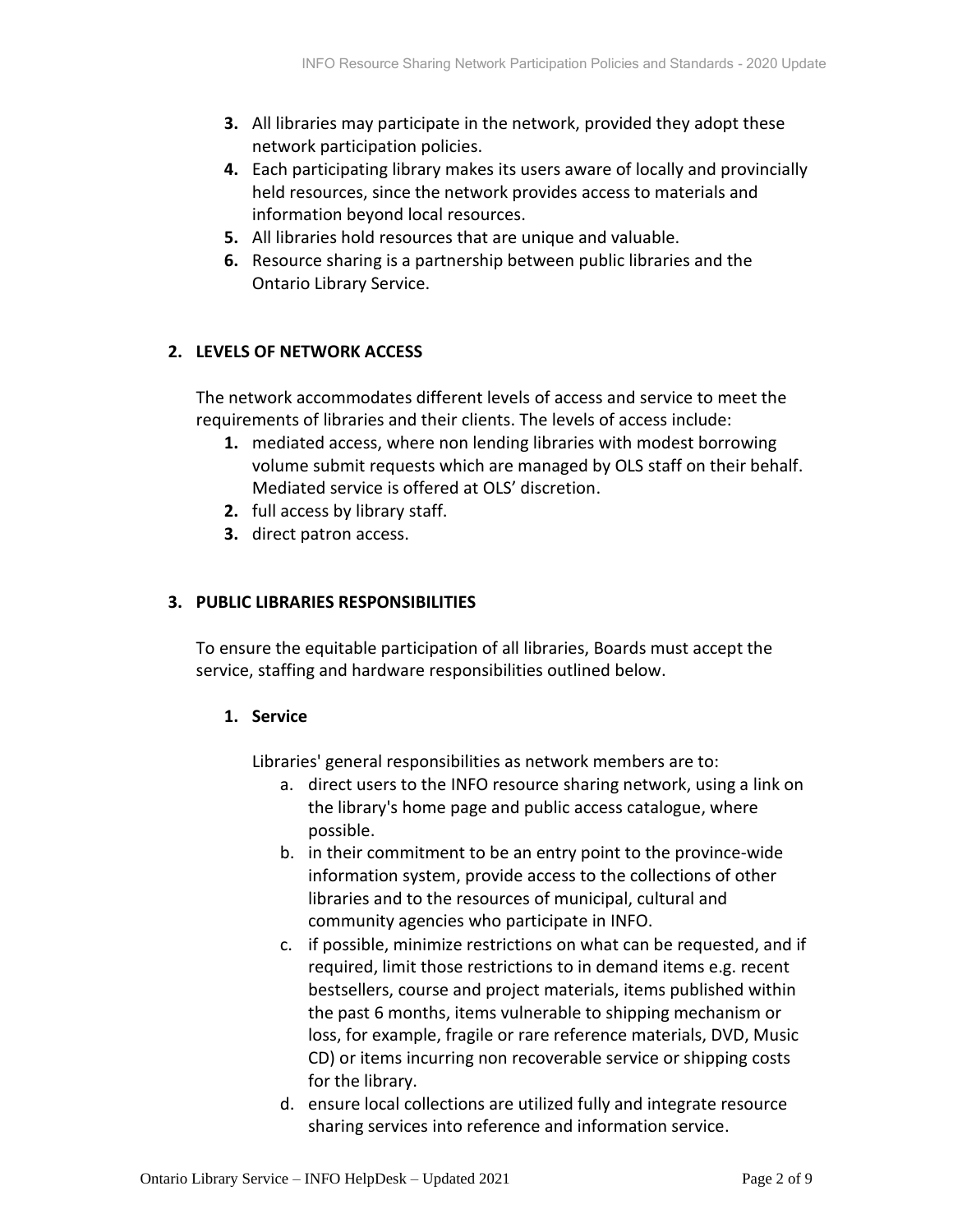- e. offer interlibrary loan service only to patrons in good standing
- f. agree to share their own materials or other resources and information requested through the network, according to local ILL lending policy.
- g. formulate internal policies and procedures for interlibrary loan
- h. adhere to the required ISO protocol in the ILL management software.
- i. adhere to the interlibrary loan policies and participation standards as outlined in this document.
- j. retain the right to refuse interlibrary loan service to libraries who fail to comply with the participation and/or interlibrary loan policies.
- k. protect interlibrary loan patron records as per the Municipal Freedom of Information and Protection of Privacy Act. While the creation of patron records in the INFO resource sharing network ILL management software is compliant with the use and disclosure of personal information under the Act, libraries that would like to make the process more transparent to their patrons are responsible for drafting waivers or consent forms as they see fit.

# **2. Staffing**

Libraries assign staff to the resource sharing process. They are to:

- a. make trained staff available to meet network participation standards
- b. notify OLS of changes in local resource sharing staff contact information (phone, email address).
- c. designate a staff member to inform public service staff of any changes to policies and procedures for network access.

## **3. Hardware/Communications**

Libraries are to provide computer equipment and connectivity at their own expense.

## **4. INFO Network Participation Performance Standards**

It is recognized that performance standards exist for the efficient and effective operation of the network and for the provision of excellent service to library users. Working day is defined as any day the library is open, Monday to Friday. At minimum, it is expected that:

a. lending libraries will check incoming activity every working day. This facilitates the expeditious processing of ILL transactions.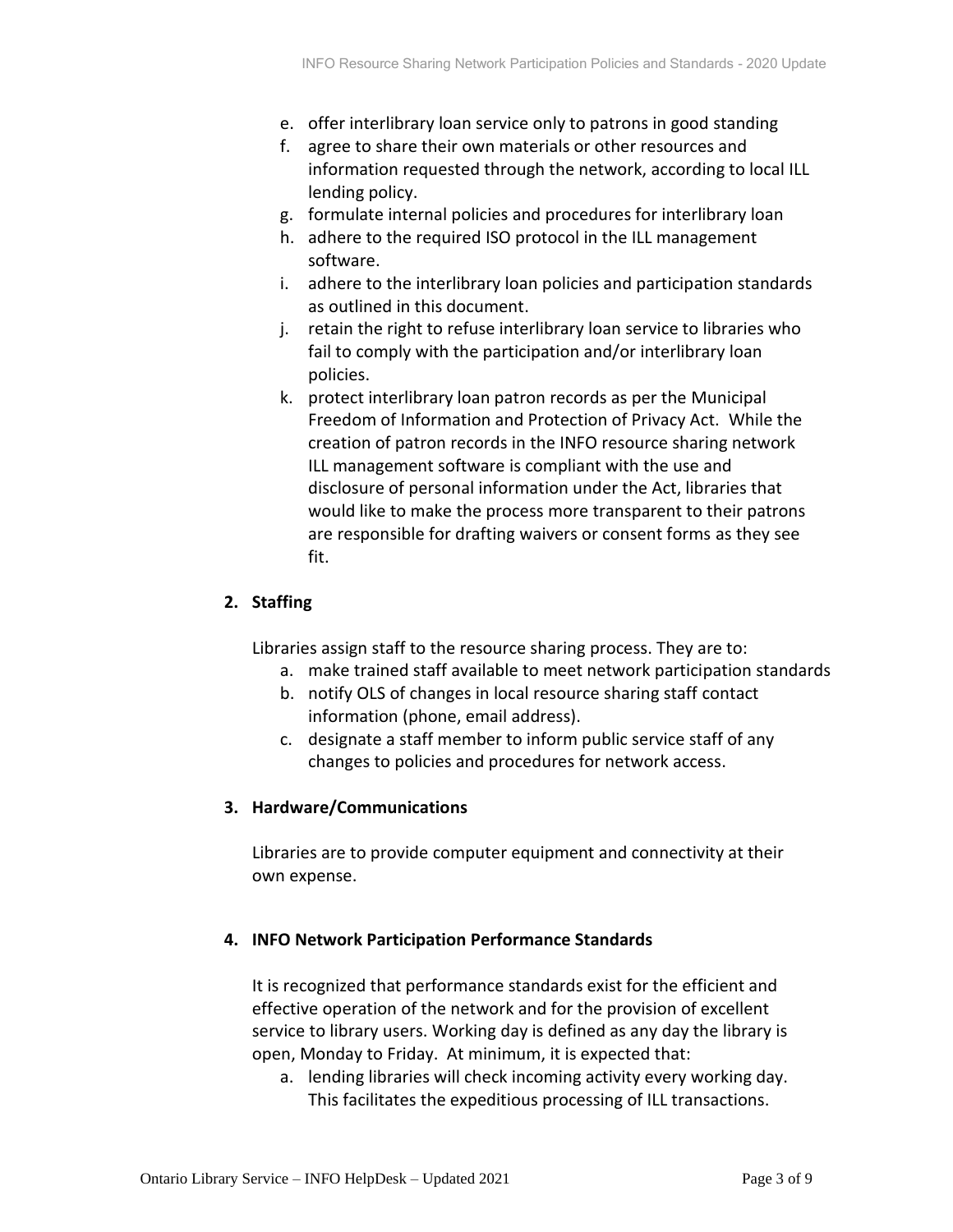- b. libraries have trained staff to provide the ILL lending function every working day.
- c. libraries change status of incoming requests to borrow within 4 working days of receipt

# **4. OLS RESPONSIBILITIES**

The Ontario Library Service is responsible for mechanisms related to the resource-sharing network.

# **1. Provision of a Network System**

OLS provides a resource-sharing network which features:

- a. a virtual union catalogue with holdings information that may allow libraries to verify requests and identify locations.
- b. interlibrary loan management software.
- c. access to other information providers beyond public libraries.

## **2. Network Operation and Management**

OLS is responsible for the operation of the resource sharing system. This includes system operations, documentation, service evaluation and management information.

## a. **System Operations**

OLS will provide and support the following:

- creation and management of a virtual union catalogue, including maintenance of links to various Z39.50 targets
- network hardware and software vendor services.
- provision of HelpDesk services for problem-solving.
- monitor network participation.
- expedite service issues.
- b. **Documentation**
	- prepare and maintain documentation for systems/network procedures, access and utilization, and training.
	- **Service Evaluation**

Provide service evaluation for functionality & efficiency.

## c. **Management Information**

Provide resource sharing statistics on borrowing and lending.

## **3. Training**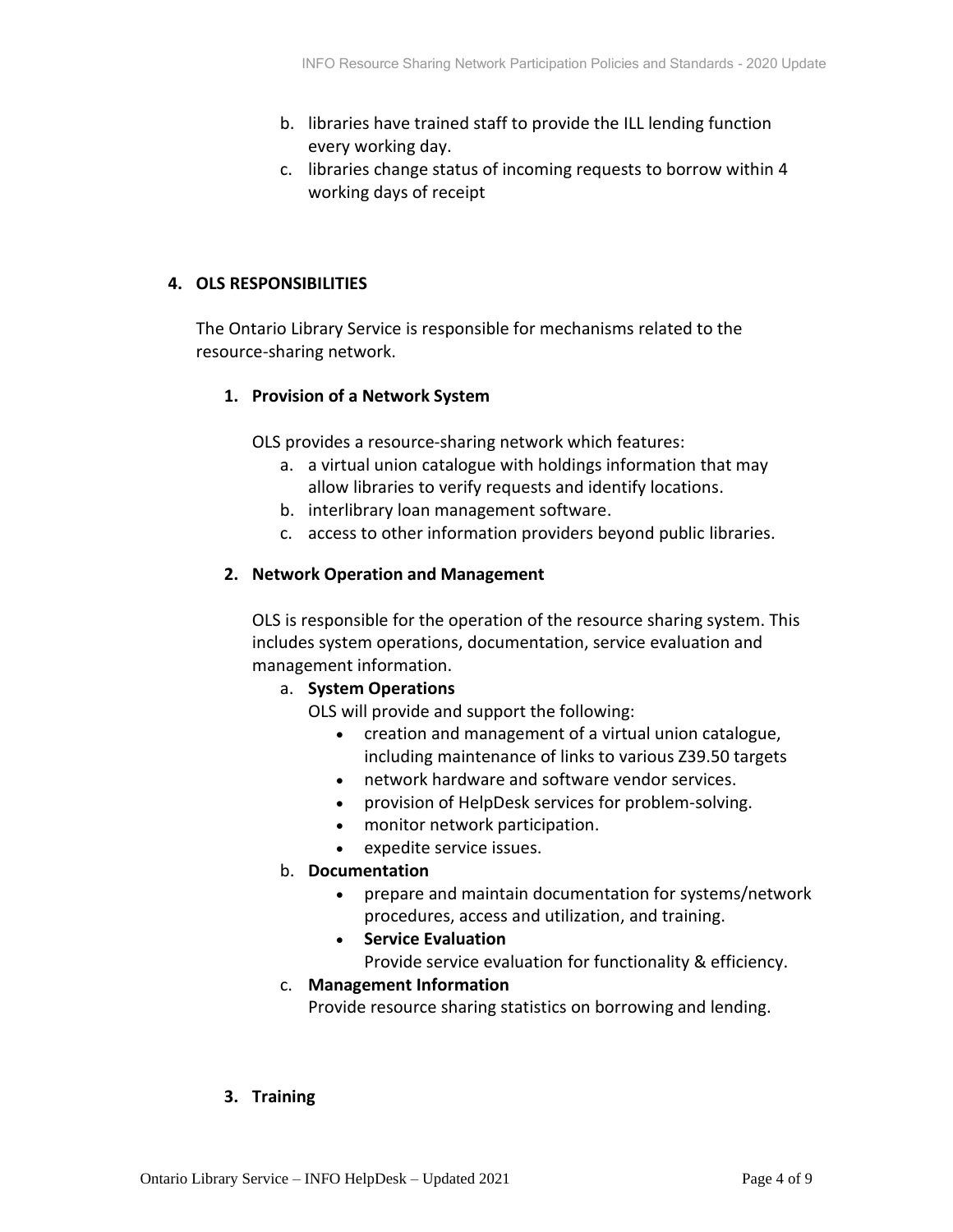Training will be provided in the form of online training materials and documentation, with additional support provided by the INFO HelpDesk.

# **4. Planning**

OLS has responsibility to Ontario public libraries for future network development and planning to:

- a. investigate new interlibrary loan technologies which may be appropriate for INFO.
- c. work with libraries in the development of value-added services.
- d. assist in developing standards for resource sharing services.

# **5. Delivery of ILL material**

Materials are delivered via Canada Post using Canada Post Book Rate. Libraries are responsible for the costs of delivery packaging. Libraries are responsible for document delivery by fax or email.

## **6. Service Issues and Network Compliance**

A library may become ineligible to use the network if its participation fails to meet the guidelines or its activity reduces the effectiveness of the overall service. In this event OLS will act on behalf of network participants, following the procedure outlined in Schedule C: Resolution of Service Issues. Access to the network may be withdrawn if the library does not comply.

## **INFO Resource Sharing Network Participation Policies and Standards**

Schedule B – INFO Network Interlibrary Loan Practices

## **1. Types of Materials**

All types of materials, at all intellectual levels, may be requested on interlibrary loan. Lending libraries may decide to place restrictions on the use of specific items or to refrain from the loan of whole classes of materials. When and where appropriate, copies both print and electronic may be requested in lieu of loan. Copies are not normally intended to be returned by the borrowing library to the lender.

Although all libraries are encouraged to loan all media, types of materials which may have restrictions or be unavailable include:

- a. rare, fragile and/or valuable books and manuscripts, for example:
	- i. 19th century or earlier imprints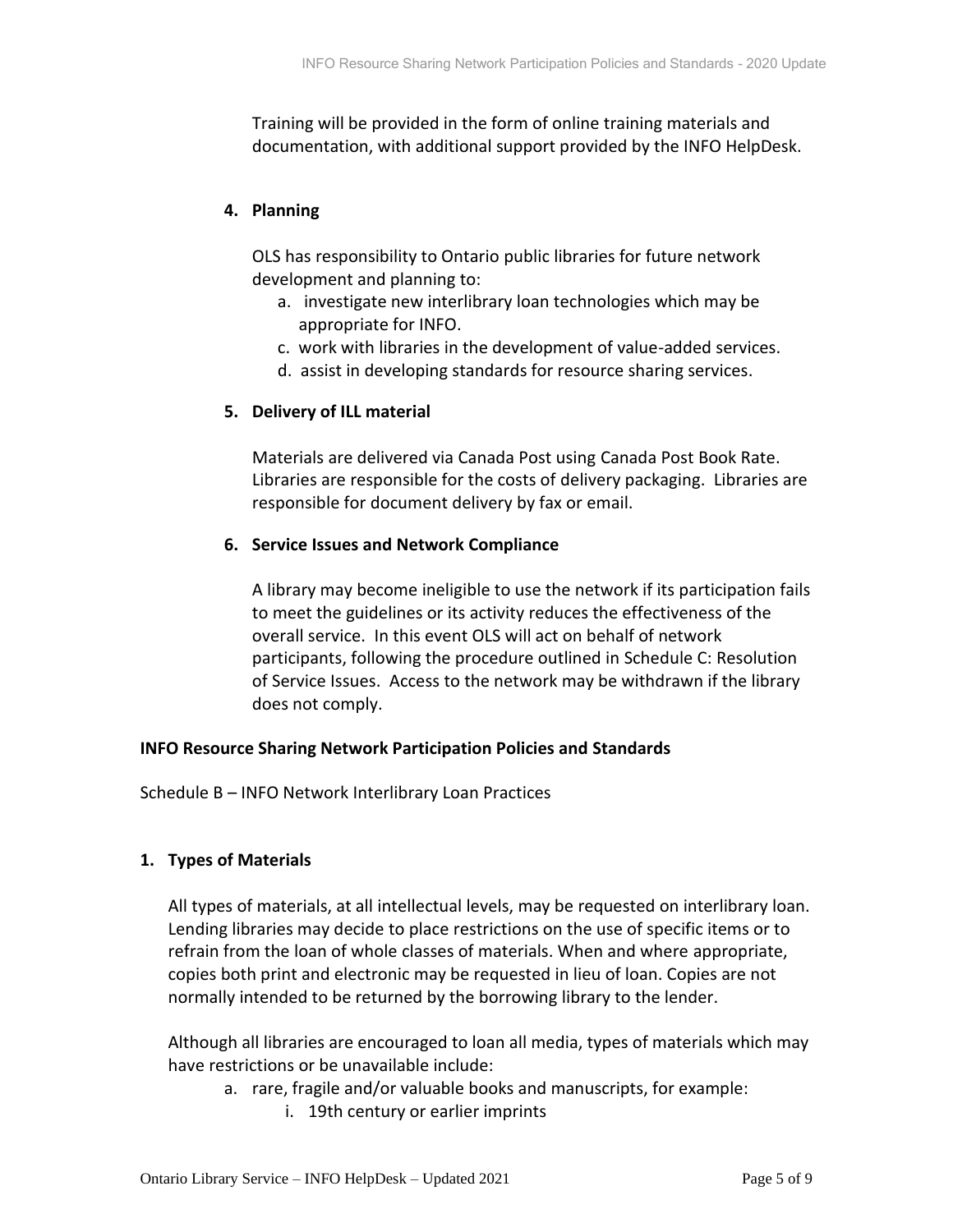- ii. limited editions
- b. microfilm
- c. books in current and/or recurring demand, for example:
	- i. bestsellers
	- ii. course and project materials
- d. current editions of standard reference materials, for example:
	- i. directories,
	- ii. dictionaries
	- iii. genealogical indices
	- iv. encyclopedia,
- e. materials in format or size not suitable for loan, for example:
	- i. kits
	- ii. loose-leaf materials
	- iii. pop-up books
- f. entire issues of periodicals

## **2. Bibliographic information**

The requesting library should transmit all interlibrary loan requests in standard bibliographic format in accordance with ALA request forms.

#### **3. Number of Requests per patron**

The VDX interlibrary loan system limits requests to 25 per day, per patron. It is the responsibility of the borrowing library to further monitor the number of requests in the system for an individual, based on the type of material being requested.

Some lending institutions (e.g. Library & Archives Canada, Archives of Ontario) reserve the right to limit the number of requests received per institution per day.

## **4. Shipping**

Libraries will send materials promptly, packaged to provide adequate protection. i.e. padded bags, microfilm boxes and appropriately labeled envelopes, and including a return label. The lender should check that all discs or cassettes are intact before shipping multi-part items.

The borrowing library should provide the lending library with the exact shipping destination required.

## **5. Loan Period**

The loan period for each item should be indicated clearly and any restrictions to the loan, such as "In Library Use Only" noted prominently by the lending library.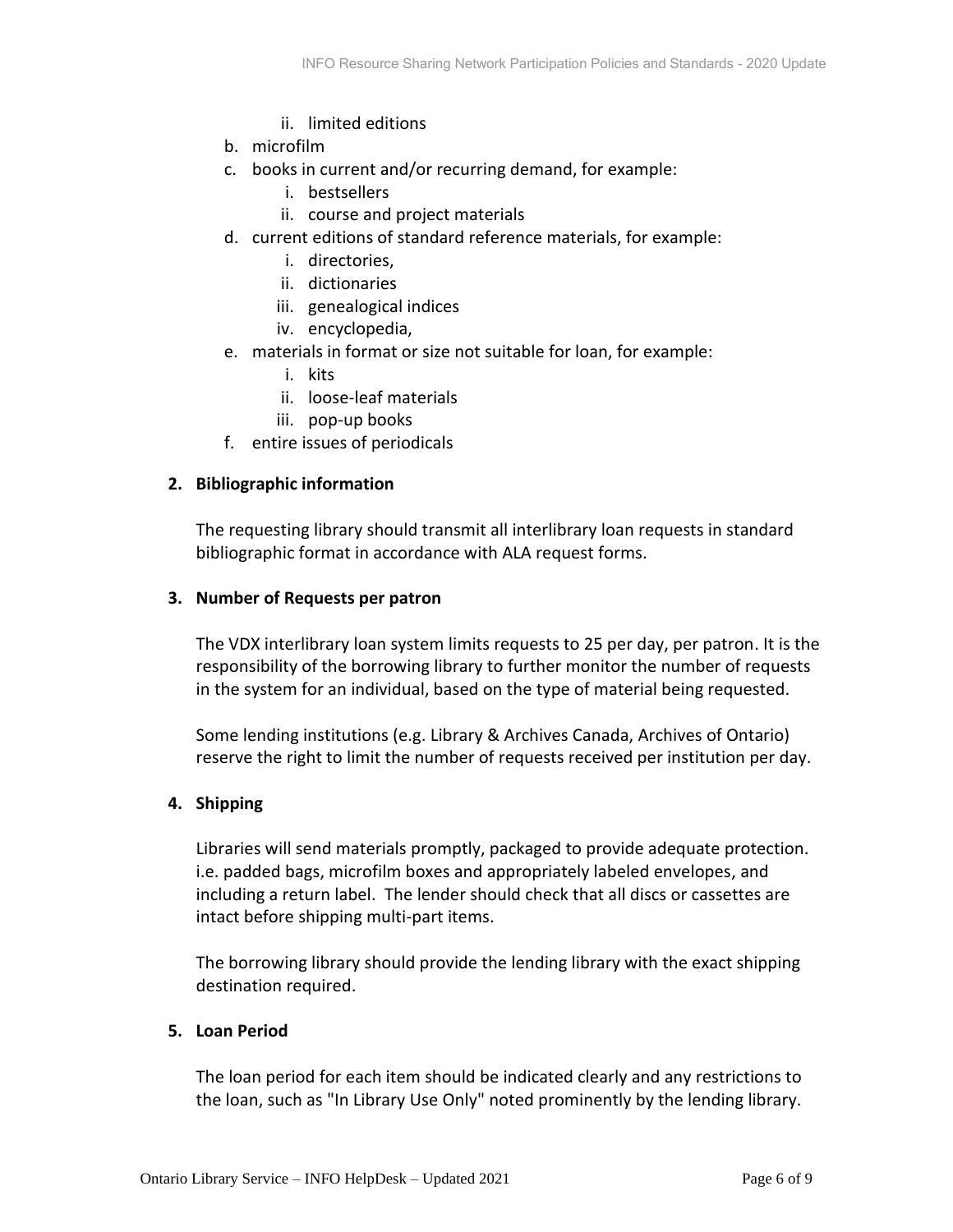It is the borrowing library's responsibility to ensure that material is returned to the lending library at the end of the loan period, and to adhere to any loan restrictions. Renewal, if permitted, must be arranged before the due date. The supplying library may recall materials at any time.

#### **6. Receipt of Materials**

It is the borrowing library's responsibility to ensure that any special instructions for use, handling or shipping are followed. Any obvious damage must be noted on the packing slip upon receipt. The requesting library is responsible for materials from the time they leave the lending library until they have been returned.

## **7. Return of Materials**

Items returned by users should be checked against any note of condition made at time of receipt, to ensure they have not been damaged. Printed slips that help trace the item should be returned with the material.

Packing and shipping methods must be equivalent to the methods used by the lending library. Arrangements may be made with the lending library to return items by different means, e.g. RUSH ship by commercial courier.

## **8. Check In of Returned Items**

The lending library is responsible for performing the Check In function on returned items to provide closure on both the lending and borrowing sides of the ILL transaction.

## **9. Non-receipt of Materials**

A status report may be requested by the requesting library after a reasonable amount of time has elapsed from the date the request was initiated. It is the borrowing library's responsibility to check for the arrival of material, once notified of shipment by the lending library.

#### **10. Lost or Damaged Materials**

Material becomes the responsibility of the borrowing library from the time it leaves the lending library's premises until checked back in by the lending library. The requesting library is responsible to report the loss of borrowed items. Any obvious damage should be noted on the request form.

If lost material is not found within the time allotted by the lending library, charges should be paid as quickly as possible. This may include replacement,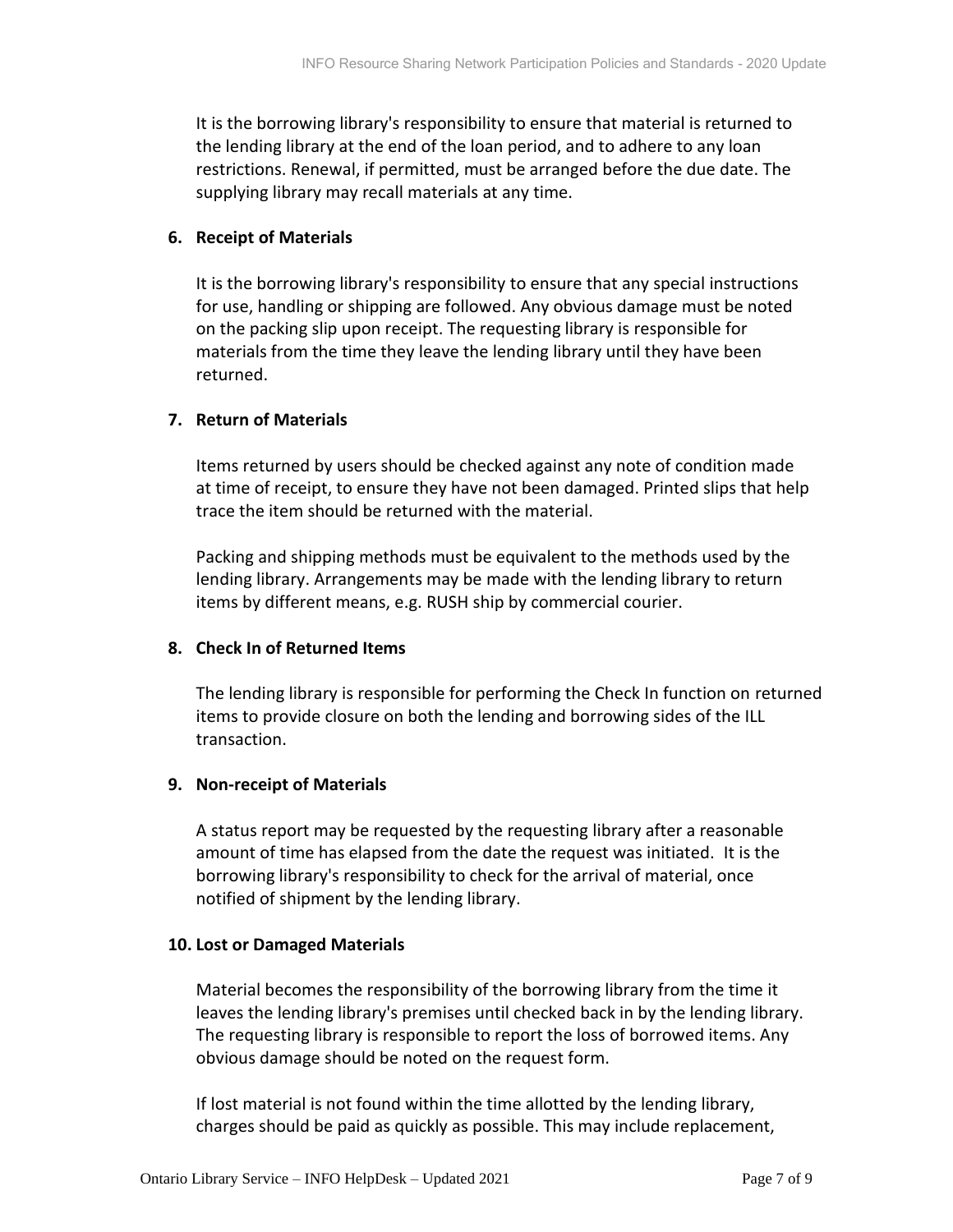processing and service charges levied by the lender.

#### **11. Photocopying and Damage**

Lending libraries may instruct "Copying not Permitted" on a packing slip. This instruction must be passed on to the patron. The borrowing library is responsible for any damage resulting from photocopying.

The requesting library must ensure compliance with the Copyright Act of Canada. All responsibility for the use of any copies made is assumed by the requesting library.

## **12. Service, Fax and Photocopying Charges**

Borrowing libraries are responsible for service, photocopying, faxing and/or printing charges incurred through transactions with charging institutions.

## **INFO Resource Sharing Network Participation Policies and Standards**

#### Schedule C – Resolution of Service Issues

Service issues may arise from time to time relating to the provision of resource sharing services to other libraries.

Examples of service issues are:

- − library consistently disregards overdue or recall notices
- − library with known resources consistently not lending any items
- − ongoing inappropriate use of Will Supply status
- − ongoing inappropriate use of Expiry as a method of request management
- − ongoing long delays in sending ILL items after processing Shipped
- − ongoing non check in of returned items impacting borrowing library transaction closure

OLS will act as facilitator for resolution of the issue or problem. The procedure will follow steps, as required:

- 1. library staff will be consulted about the issue by HelpDesk services;
- 2. a timetable for resolution will be established;
- 3. should the issue not be resolved, it will be referred to the Operations Director of OLS, who will write formally to the CEO of the library;